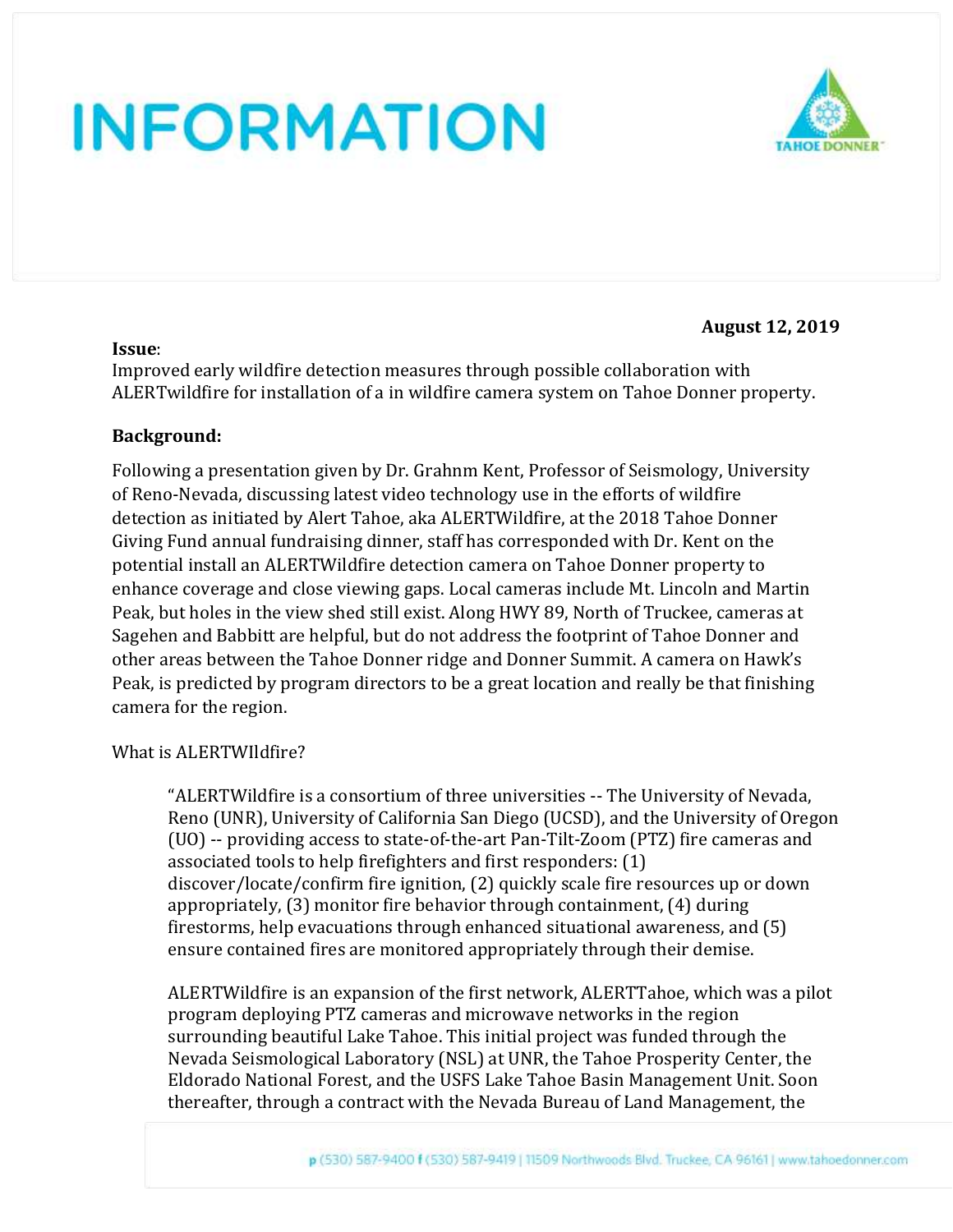

network quickly grew eastward into northern Nevada where the BLM Wildland Fire Camera Project was born. With growing successes in the summers of 2014-16, new contracts with the Oregon-Washington and Idaho Bureaus of Land Management and San Diego Gas and Electric (SDGE) provided further expansion of new fire cameras and microwave locations, and core university participation as UCSD and UO came aboard. Sonoma Water, Southern California Edison, Pacific Gas and Electric, and many counties, including Marin, Sonoma, Napa, Lake and Mendocino, have joined ALERTWildfire to make a statewide network in California a reality. As fire season 2019 begins, construction continues rapidly to expand throughout California and many other locations in four nearby states.

During the past three fire seasons (2016-2018), ALERTWildfire provided critical information for over 600 fires, including the Woolsey, Lilac, Wall, Whittier, Thomas, Tule, Woodchuck, Earthstone, Truckee, Draw, Snowstorm, Hot Pot, and Emerald fires; a 2016 arson spree in Lake Tahoe; and hundreds more. In late 2017, the devastating North Bay Complex and Thomas fires brought into sharp focus the need to quickly expand coverage across the western U.S. The Camp, Woolsey and Hill fires in late 2018 have only strengthened resolve to implement a comprehensive network throughout the western US. Although the three partner universities had been building their own redundant microwave networks to reliably acquire imagery, it became obvious that deploying new infrastructure to cover large areas in a short period of time was not realistic. Thus, a new strategy was adopted in early 2018 to install cameras on existing third-party microwave networks, to build larger virtual networks, produce regional coverage, and do it quickly! In this model, "towers of opportunity" (e.g., utilities, state and county services, and other private point-topoint communications infrastructure) are outfitted with fire cameras and associated equipment to potentially allow one hundred or more fire cameras to be installed in a single season. The data from these confederated networks are seamlessly incorporated into NSL's back-end acquisition systems and presented on a cloudbased website in a straightforward manner. To firefighters and first responders, it means "more cameras more quickly", which equals better decision-making capabilities. Now dozens and dozens of cameras can be installed in a single month as the goal of 200-300 new fire cameras by Oct. 1st, 2019 in California becomes a reality; efforts to scale up in other states are underway." [www.alertwildfire.org](http://www.alertwildfire.org/)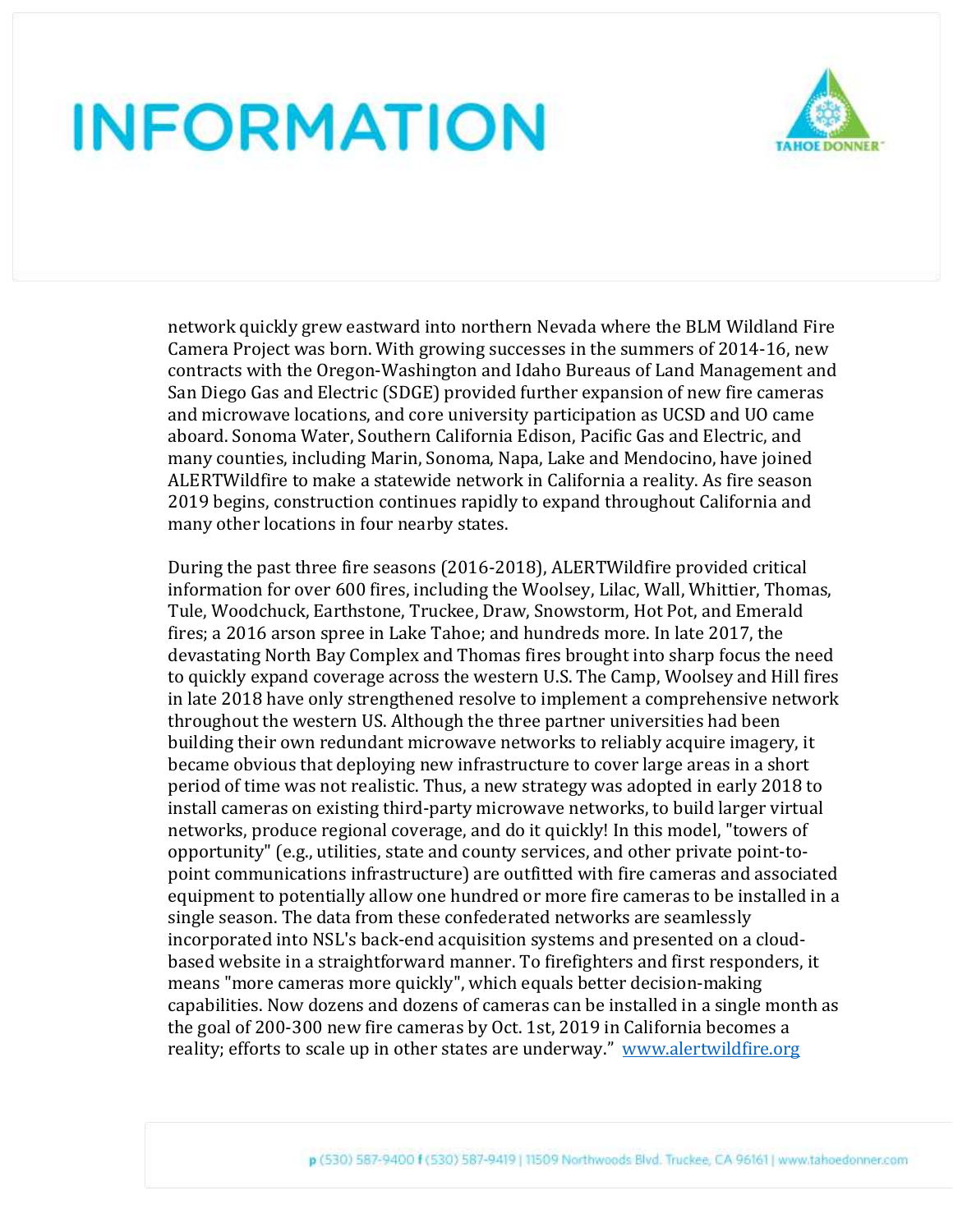

ALERTwildfire is not to be confused with other up-and-coming private early detection systems offered to individuals, businesses, and government use such as SmokeDSystem by IT for Nature. The SmokeD detection system is near to real-time detection based on AI recognition of photos taken every 5 minutes with a range up to 10 miles; monitoring and alert services to the owner, included with software and camera system package purchase. This is not a product for remote installation as it needs electricity and internet.

### Funding

Thus far funding for the ALERTwildfire cameras have been a patch work of federal, state, local and private money to make it all work. Firefighters and first responders get access to all cameras and although they are very appreciative of everyone supporting the program, they also like that the interface can seamlessly include all cameras regardless of who purchased it. As Sonoma County recently put it to Dr. Kent "we can wait in hopes that someone else can fund cameras here, or fund it ourselves and actually have a camera system soon with the hopes that it will encourage others to chip in." The county installed cameras this last year. In the South Lake Tahoe region, Heidi Hill Drum (leader of ALERT Tahoe-the origin of the idea and initiative of these detection cameras) has been able to do is it get various communities to chip in for a camera to protect them such as Glenbrook but of course the same camera protects other regions.

Every site installation is different with ranges between \$30K -\$45K if, for example a helicopter lift is required to move equipment. Annual maintenance in years 2 through N is about 15% of the total or \$6K/year. If Tahoe Donner were to provide \$45K and the project cost \$34K then ALERTwildfire would apply the remaining invested funds to the Year 2 maintenance.

There is great interest with the local governmental agencies towards installation of additional cameras and there has been some talk of grant applications to achieve funding for additional cameras in the Truckee area. Staff has worked towards encouraging seeking these grants for cameras along with other emergency services related needs.

Necessary Processes (funding, approvals, construction, implementation) Typically, the necessary process for establishing a camera with ALERTwildfire is to:

• Commit funding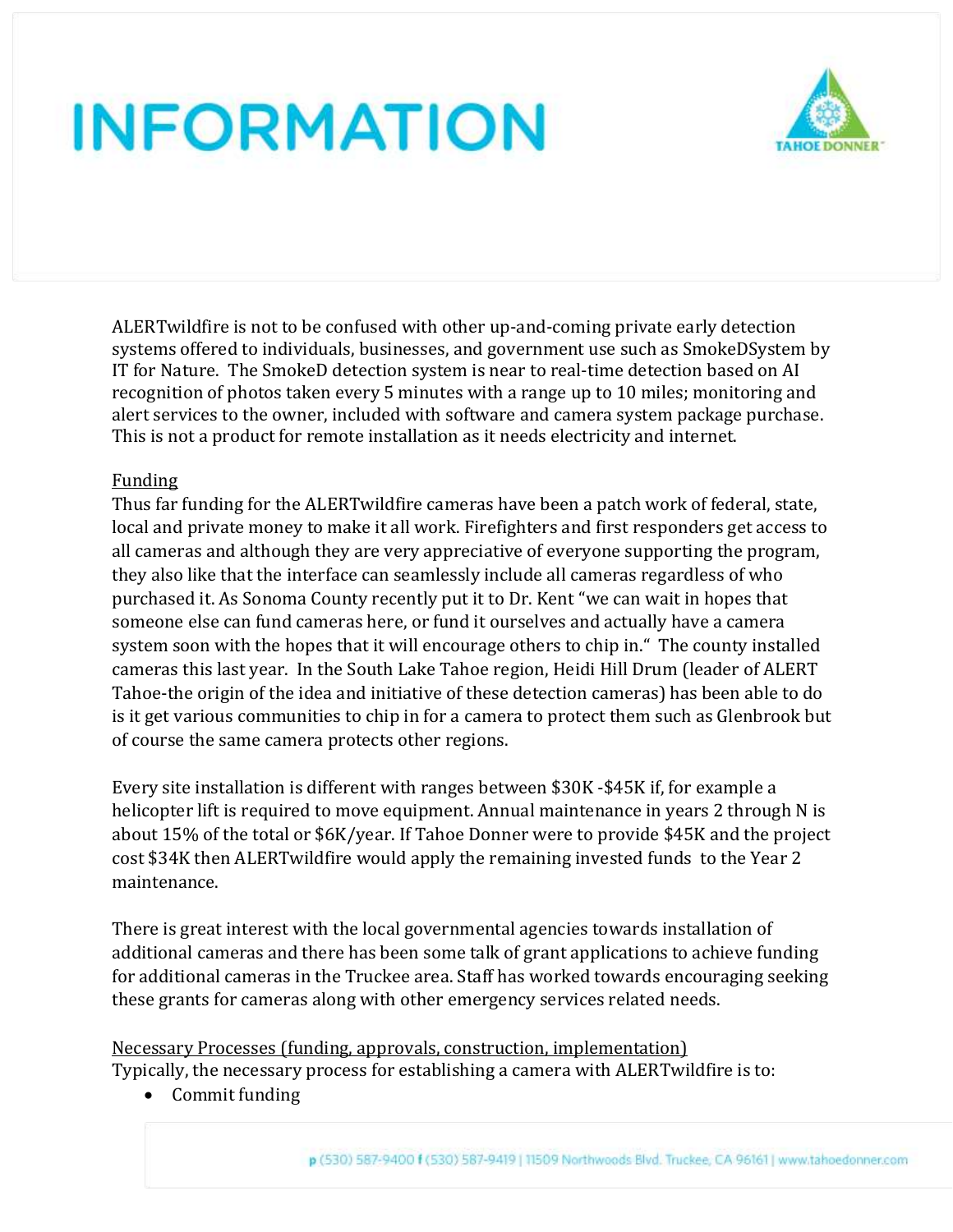

- Complete an MOU with ALERTwildfire
- Permitting for installation
- Construction (1 year from initiation)

### **Current Status of Inquiry:**

Recent attempts to reach Dr. Kent regarding continued interest in a camera location on Hawks Peak have not been successful and without response. Robert Womack, Emergency Service Coordinator, Truckee Police Department, has been working with the USFS to open the view shed for the current Martis Peak camera location as tree growth has begun to impact the cameras view shed. Unfortunately, the Martis Peak camera location is not on USFS property and is on private property. Robert Womack has been trying to coordinate the relocation of the Martis Peak camera to the lookout location farther up Martis Peak, with limited or no response from Dr. Kent.

Tahoe Donner staff continues to solicit information for further updates on current interest of ALERTWildfire in establishing a Hawks Peak camera installation and timelines for this and other camera installations in the Truckee region.

Below are five video time lapse examples of use of ALERTWildfire technology from 2016/7 (the system was involved with 350+ fires during this time period):

1. Downed Power line (nighttime) Ignition of the Emerald Fire near Lake Tahoe, no redeployment of resources—now a defensive action.

YouTube link: [https://www.youtube.com/watch?v=-3kqgARSIho](https://na01.safelinks.protection.outlook.com/?url=https%3A%2F%2Fwww.youtube.com%2Fwatch%3Fv%3D-3kqgARSIho&data=01%7C01%7Cgkent%40unr.edu%7C2d90515a637e48b7daf908d5b4408110%7C523b4bfc0ebd4c03b2b96f6a17fd31d8%7C1&sdata=iXzX5EHHMc0b%2Ba6VNWgPT1sCdNeXJs08e8Z8V9dqFxY%3D&reserved=0)

2. 1:45 minutes later, arsonist uses Emerald Fire to try and sneak a fire into a neighborhood at South Tahoe in 60 MPH winds (lucky for us, he lit the fire dead center in camera). Early discovery/situational awareness, fire is knocked down.

YouTube link: [https://www.youtube.com/watch?v=lJGp6HK4-KU](https://na01.safelinks.protection.outlook.com/?url=https%3A%2F%2Fwww.youtube.com%2Fwatch%3Fv%3DlJGp6HK4-KU&data=01%7C01%7Cgkent%40unr.edu%7C2d90515a637e48b7daf908d5b4408110%7C523b4bfc0ebd4c03b2b96f6a17fd31d8%7C1&sdata=UQrZeHtKURzkSvCUJT5my7y%2F3CGRKrvDq3LXjQuDmxs%3D&reserved=0)